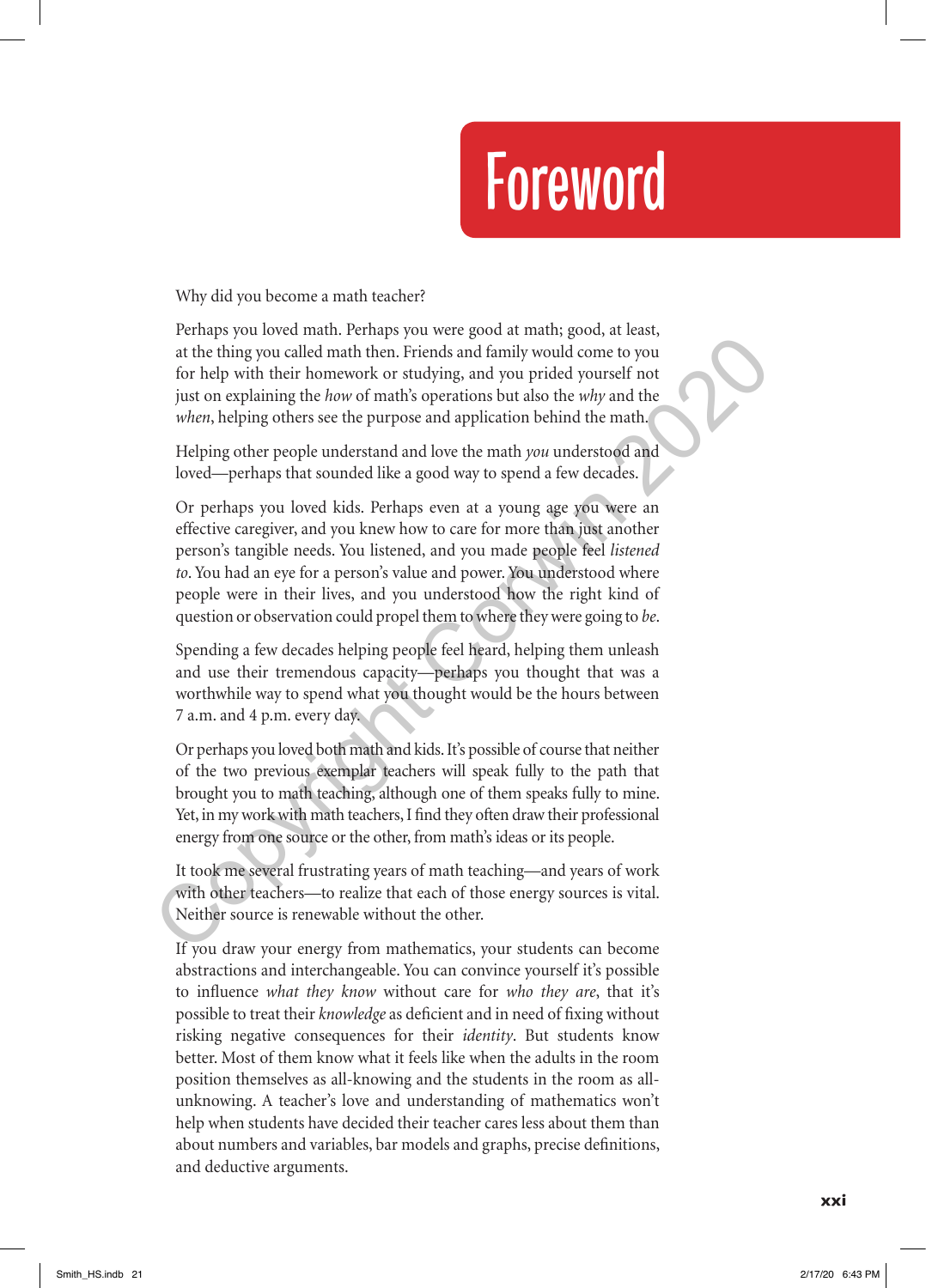If you draw your energy only from students, then the day's mathematics can become interchangeable with any other day's. Some days, it may feel like an act of care to skip students past mathematics they find frustrating or to skip mathematics altogether. But the math you skip one day is foundational for the math of another day or another year. Students will have to pay down their frustration later, only then with compound interest. Your love and care for students cannot protect them from the frustration that is often fundamental to learning.

I could tell you that the only solution to this problem of practice is to develop a love of students *and* a love of mathematics. I could relate any number of maxims and slogans that testify to that truth. I could perhaps convince some of you to believe me.

But the maxim I hold most closely right now is that we act ourselves into belief more often than we believe our way into action. So I encourage you more than anything right now to adopt a series of productive *actions* that can reshape your *beliefs*.

Here are five such actions: anticipate, monitor, select, sequence, and connect.

Those actions, initially proposed by Smith and Stein in 2011, and ably illustrated here with classroom videos, teacher testimony, and student work samples, can convert teachers' love for math into a love for students and vice versa, to act their way into a belief that math and students both matter.

For teachers who are motivated by a love of students, those five practices invite the teacher to learn more mathematics. The more math teachers know, the easier it is for them to find value in the ways their students think. Their mathematical knowledge enables them to monitor that thinking less for *correctness* and more for *interest*. Would presenting this student's thinking provoke an *interesting* conversation with the class, whether the circled answer is correct or not? Teachers' mathematical knowledge enables them to connect one student's interesting idea to another's. Their math knowledge helps them connect student thinking together and illustrate for the students the enormous value in their ideas. develop a love of students *and* a love of mathematics. I could relate any<br>number of maxims and slogans that testify to that truth. I could relate<br>province some of you to believe me.<br>But the maxim I hold most closely right

For the teachers like me who are motivated by a love of mathematics, teachers who want students to love mathematics as well, those five practices give them a rationale for understanding their students as people. Students are not a blank screen onto which teachers can project and trace out their own knowledge. Meaning is *made* by the student. It isn't *transferred* by the teacher. The more teachers love and want to protect interesting mathematical ideas, the more they should want to know the meaning students are making of those ideas. Those five practices have helped me connect student ideas to canonical mathematical ideas, helping students see the value of both.